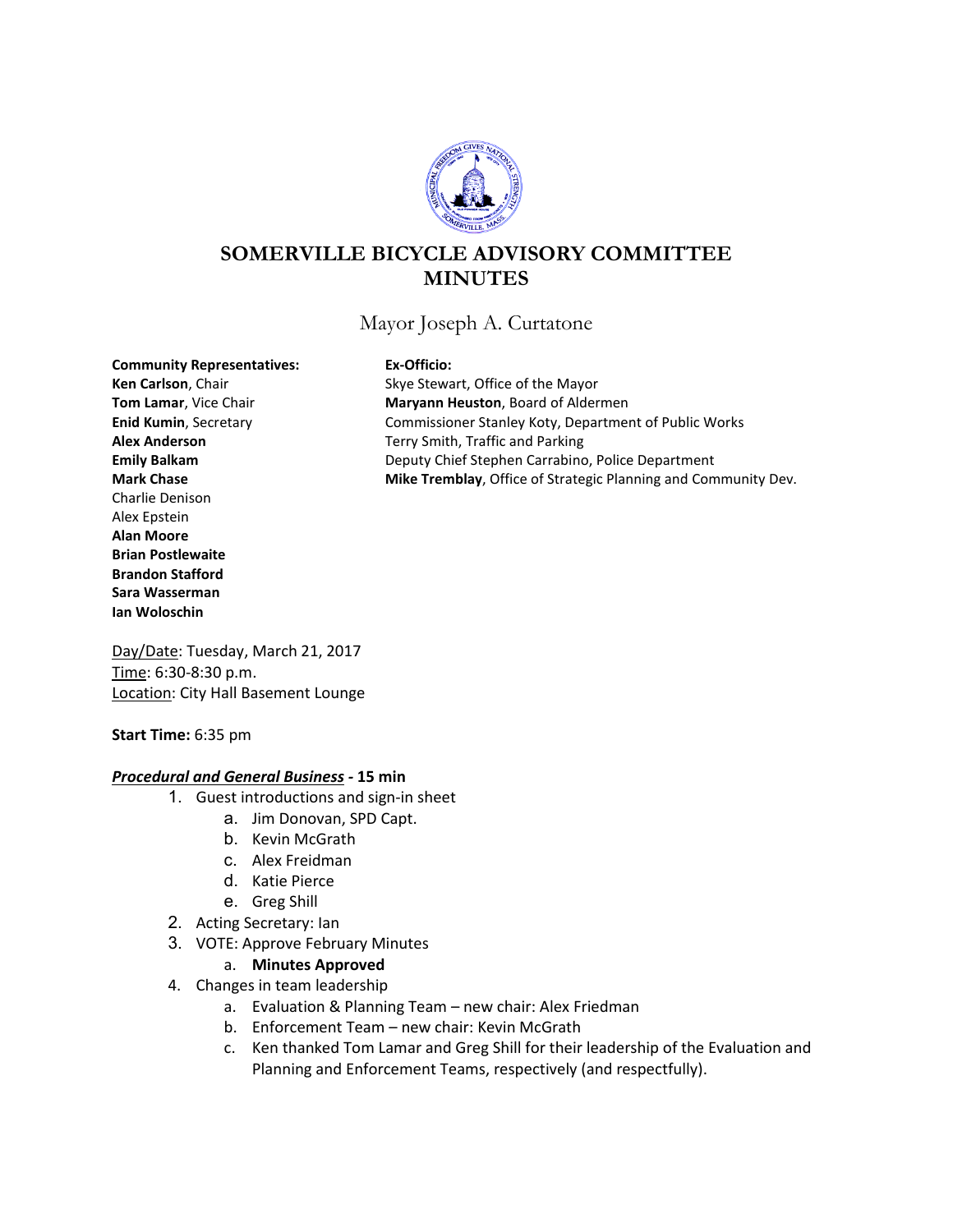5. Search for a new meeting room

Going forward, the SBAC Monthly Meeting will be held at the Somerville Police Department Academy Room

220 Washington St, Somerville, MA

6:30pm-8:30pm 3rd Tuesday of Every Month

- 6. Meetings with Aldermen (Lance Davis, Maryann Heuston, Katjana Ballantyne)
	- a. Meetings with three Alderman about upcoming infrastructure projects were held over the last month by various members of the Committee. The Aldermen were very receptive to improving bike facilities and bike safety in their wards.
	- b. Mike Tremblay recommended not meeting in front of the full BoA, but instead in front of the Public Safety Committee. Ken to work with Mike to set up a meeting.
- 7. Google Calendar: send updates to Enid
- 8. Faded infrastructure: two proposals
	- a. Proposal one is to talk to Terry about moving some repainting to the springtime, instead of waiting for summer.
	- b. Proposal two is to focus on Beacon St/Cedar St detour routes. These proposals are not mutually exclusive.

## *Vision- Mark Chase 15 min*

- Zoned permit parking for streetscape improvements
	- $\circ$  There's been a lot of intense discussion at Resistat Meetings and other special meetings over potential removal of parking.
	- o Mark proposes creating a special zone for parking ("A Permit") on streets where cycle tracks or protected bike lanes (Examples: Beacon St. potentially, Elm St. in future) result in reduction of parking spaces. This permit would come with a "superset" of regular parking permit privileges. In other words, the A Permit would allow everything a regular parking permit does, but would also allow additional privileges beyond a normal parking permit.
	- $\circ$  The City would stop issuing new parking permits until a certain number of permits expired. The number of permits would then equal the number of available spots. New residents could add their names to a waiting list.
	- o No active permits would be eliminated.
	- $\circ$  Over time, this system would lead to a better match between demand and available parking spaces.
	- $\circ$  The system would not preclude new residents' parking in the city, just potentially from parking right in front of their residence until they received an A Permit.
	- $\circ$  Next steps: meet with the Mayor first to enlist his support and then work with Aldermen. Maryann Hesuton and Mark Neidergang have expressed interest.
	- o Initial focus would be on Beacon St

## *Safety Focus- Ken 15 min*

- Beacon Street Cycle Track
	- o SBAC has collected data on cycle track incidents (file on Box).
	- o Cycle track is now closed until construction is complete.
	- $\circ$  Ken e-mailed a document to the Committee for their review that detailed earlier conflicts observed and which included recommendations: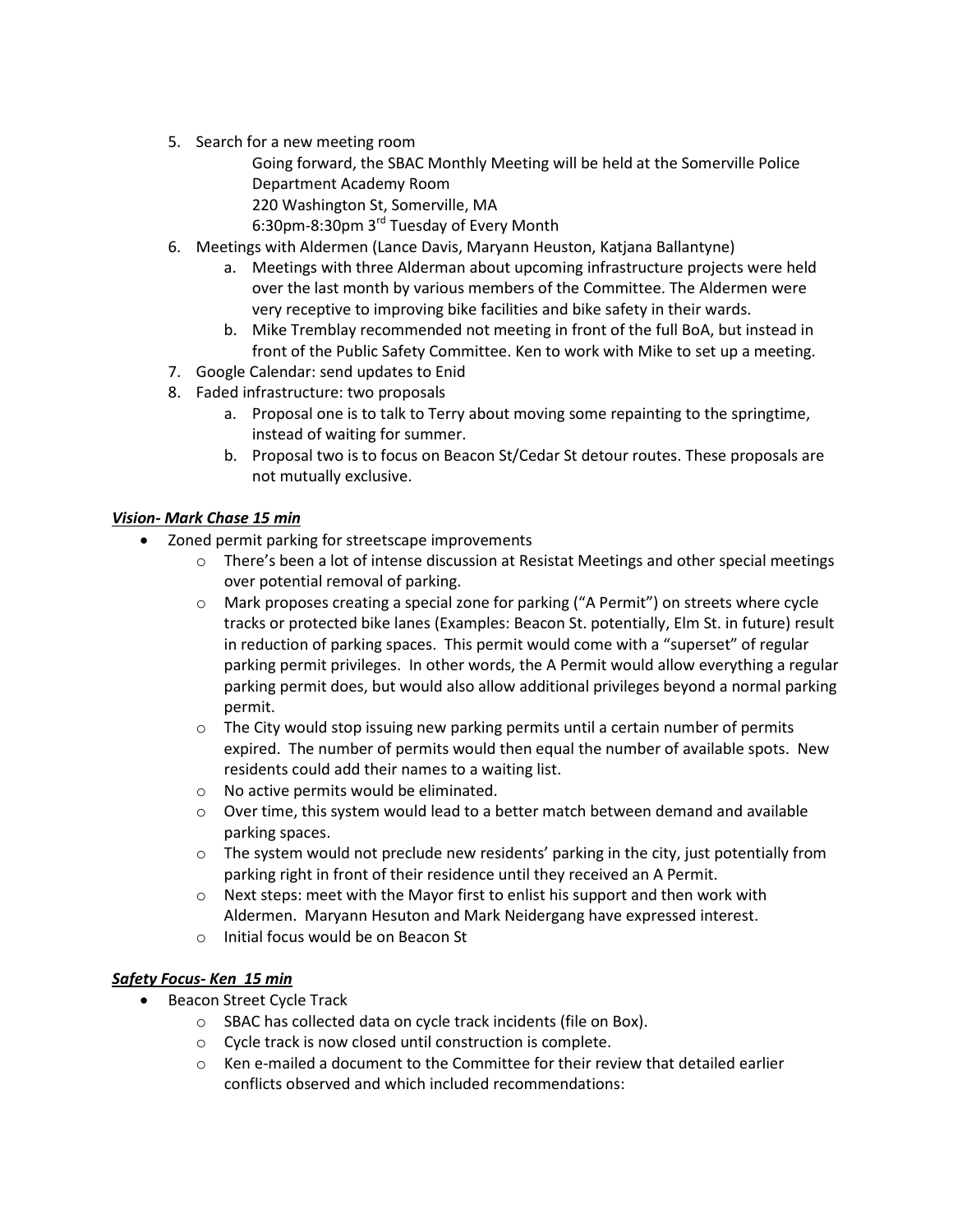- Bikes and cars at cross streets
	- Sight lines a problem for cars coming from cross streets. Cars proceed into cycle track to see on-coming traffic on Beacon. This has led to near misses, but no crashes we know of.
	- Cars making lefts from Beacon onto cross streets are not expecting bikes. Ian and others have encountered this.
- Bikes and peds
	- One conflict resulted in a serious injury to a cyclist. Appeared to be the pedestrian's fault.
	- Bike-Ped conflicts often an issue with cycle tracks.
	- Final design should mitigate this by placing street furniture between cycletrack and sidewalk.
	- Recommendations to mitigate conditions during construction season
		- Install BMUFL signage on Beacon St
		- Place EMB's on Somerville Ave and at Inman border alerting cyclists to use detour route (Brian recommended putting sign on the chainlink fence opposite Mossland Ave
		- Put in place temporary parking ban on Dane St
- Recommendations to improve conditions in final design
	- Apply green conflict paint on the cycle track at each cross street and at crosswalks
	- Apply white stripes on cycle track at approaches to cross streets to encourage slower speeds
	- Ensure clear demarcation between cycletrack and sidewalk
	- Promote enforcement to make sure cars stop at cross streets
	- Plan education effort for Beacon St residents about how to interact with the cycletrack
	- Work on reducing the incidence of recycling and garbage bins placed in cycletrack path
- O Design Elements
	- Files on Box showing 100% design. Grading plans show raised crosswalk, but not raised cycle track.
	- Engineers originally said they could not raise crosswalks. SBAC is disappointed that the cycle track could not also be raised.
	- Mike (Tremblay) reported, in response to question from Ian, that he expected that the City would be doing educational outreach re cycle tracks.
- $\circ$  Maryann H. said she liked the education piece and the idea of signage to alert/get attention of all road users.

## *Update from City- Adam & Mike 30 min*

- Inman Square re-design
	- $\circ$  City's position is Somerville will not advocate for a specific design, but will commit to work with Cambridge to align Somerville's streets with whatever design Cambridge chooses. Somerville wants to maximize safety, but will let Cambridge determine what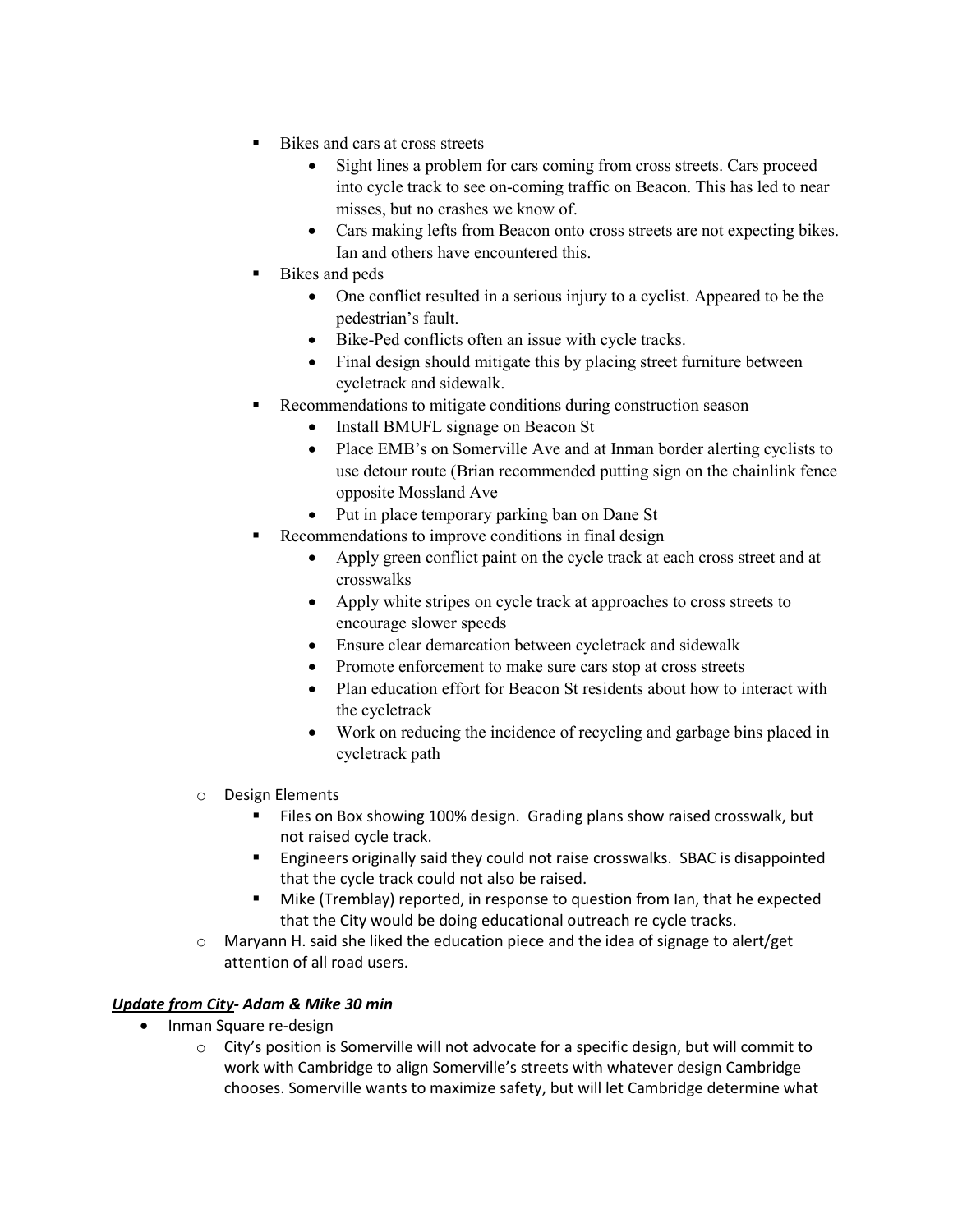design best accomplishes that.

- o Monday 3/27 @ 6pm Maryann & Brad will host a meeting at SPD Academy Room (220 Washington St.).
- Annual Report
	- o Adam plans to release to public on Friday 3/31/17.
- Education material in permit mailings
	- $\circ$  City has approved and printed educational materials to be inserted in Parking Permit mailers. The educational mailers will cover the different types of bike facilities and will provide information on the new speed limit in Somerville.
- Beacon Street safety and construction schedule
	- o Construction begins Monday 3/27. Related discussion:
		- Ken asked whether we can keep Park St to Washington St open until construction reaches this area again.
		- Brandon asked when construction would be completed.
		- Mike responded that cycle track would be mostly done (paving complete) for Winter 2017. All construction not likely to end before early 2018.
- Snow removal policy update
	- $\circ$  The SBAC did not think snow removal on the Beacon St Cycletrack was satisfactory
	- o Skye has received SBAC's draft snow procedure.
		- Ian asked how to make sure sidewalks next to cycle tracks are kept clear.
		- **Mike responded that he was looking into this.**
- HSIP update (Are we on track for 2017?)
	- o City received 25% design, provided comments to Toole.
	- o Optimistic for 2017 (autumn), but might slip to 2018 due to two other communities having issues with their designs
- Resurfacing plan update
	- $\circ$  Adam will set up meeting next week (evening) to go over 2017/2018 repaving plans and what pavement markings could be implemented. Focus on:
		- Dane St.
		- **Powderhouse Blvd.**
		- Broadway (Main St to McGrath)
		- Medford St by South St.
- Bike map roll out
	- o Adam will send out more details.
- Request that City reach out to Tufts to engage on West Somerville PBL's
	- o Mike needs more data on parking (preferably by next SBAC meeting), asked SBAC for help. Mark will organize parking study.
- Hubway Stations
	- o @ Clarendon Hill Busway
		- **Mike & Adam went to the Traffic Commission to get approval for a new Hubway** station on Broadway @ Clarendon Hill Busway.
		- Targeted to install on  $4/1/17$ .
		- Moving install from Somerville Hospital (lowest usage last year)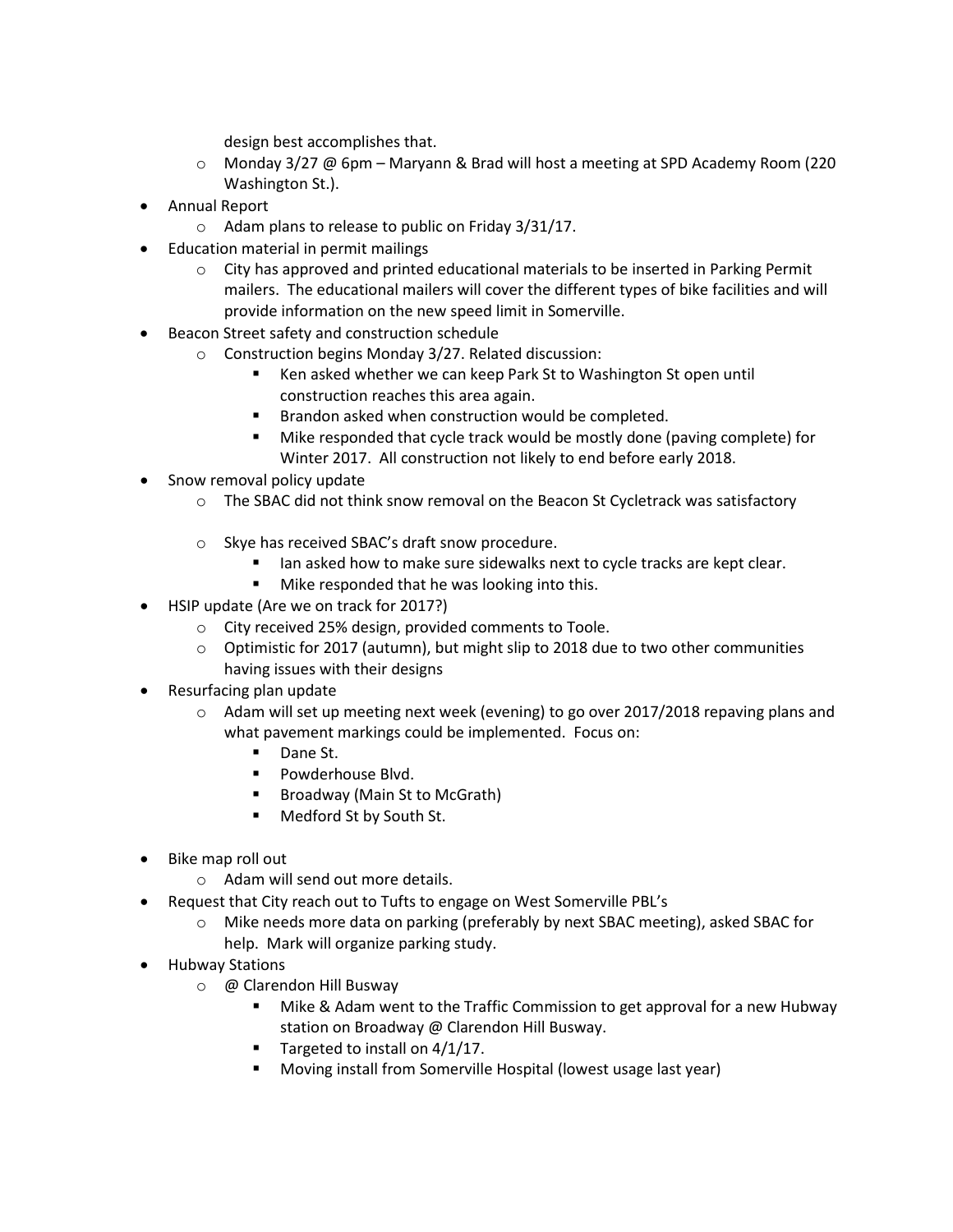- Mike indicated, in response to a question from Alex, that we can get signage to alert users to the Mystic River Path (to Alewife).
- o @ Teele Square install date in early April
- Bike Racks & Bike Corrals
	- o Ken would like to cover this topic at next meeting.

# *Team Updates- 40 min*

- Evaluation and Planning
	- o Goals- Alex F
		- Meeting April  $6^{th}$  5:30pm @ Aeronaut
		- **Bike Facility Inventory**
		- Bike/Traffic/Parking Counts
		- **Start doing some surveys (**
		- Fixing issues on Beacon St
		- **EXECONTER CONTRACTS**
	- o Webster Ave planning- Ken
		- **There will be a need engineering firm to sign off on SBAC recommendations.** 
			- Brad has funding to allow for this to happen.
		- SBAC needs to do outreach.
			- Focus: Ward 2 residents
			- Idea: house party/outreach event at the house of a cyclist that Ken knows who lives on Webster
			- Plan: encourage support for the project
			- Ken has started planning for an April date for party/outreach.
			- Time constraint: prepare for Resistat Meetings in late May
			- Mark can talk to Taza.
		- Mike/Adam will talk to Cambridge to let them know about the project.
	- o West Somerville protected bike lane project update- Mark
		- Mark recommends City engage with Tufts ASAP.
		- **Mark presented to Tufts. Presentation was well received.**
- **Encouragement** 
	- $\circ$  Next meeting April 6<sup>th</sup> @ Aeronaut (after E&P Meeting)
	- o Bike Month Kick-off Event- Alex A
		- Main event Sunday May  $7<sup>th</sup> 12$ pm @ Aeronaut
		- $\blacksquare$  May try to organize Somerville Open Studies tour the morning of May  $7<sup>th</sup>$
		- Need lots of help!
		- Alex working on poster/facebook event.
	- o Rush Hour Challenge Update- Alex A
		- **Expect to hold event Monday June 5<sup>th</sup>**
		- AM/PM Challenge
			- Dudley Square to Faneuil Hall in the morning
			- Faneuil Hall to Redbones in the afternoon
		- Need lots of help, AM & PM!
		- Alex will circulate signup sheets.
	- o Tour de Somerville- Alan